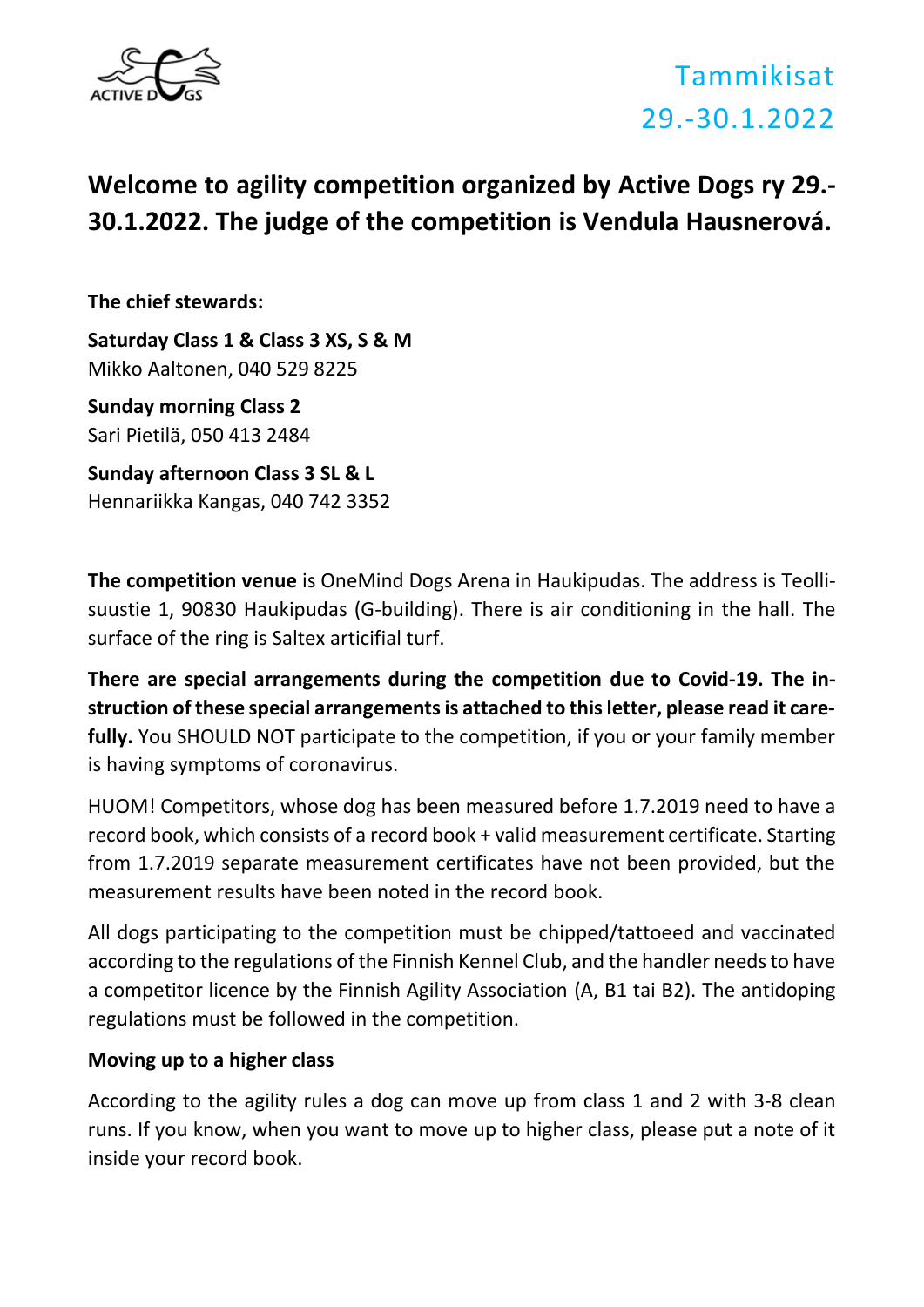

**A dog in heat participating to the competition** must use heat pants inside the agility hall and a red ribbon should be tied to its leash as an information for other dog handlers. The heat pants will be removed for the time of the run in the last waiting area. Dogs in heat will start as stated in the startlist. Please notify the chief steward of your class about your dog being in heat (whatsapp-message or a text message).

Please inform us of possible **changes, moving up to a higher class or not participating to the competition** as soon as possible to the chief steward (whatsapp-message or a text message). If you are unable to participate to our competition due to your dog being in heat, ill or hurt, please send a heat or medical certificate and your account number to Maria Kauppi by e-mail makursu@gmail.com latest on 4.2.2022. A certificate signed by two witnesses is enough with dog in heat or kennel cough. If the dogs in the family have been coughing, should all the dogs in the family follow two weeks quarantine before participating to competitions. The registration fee will be refunded also if the dog handler or their family member is having symptoms of coronavirus and is not attending the competition due to the symptoms, information provided by the competitor is valid in this case.

**The start lists of the competition** will be published latest on Thursday 27.1. in [www.activedogs.net](http://www.activedogs.net/) and in the competition venue. Start lists will not be handed out on the competition venue.

**Links to the livestream of the competition** will be published in the Facebook event before starting the first course.

Link to the Facebook event: <https://www.facebook.com/events/4291615044240816/>

### **Please follow the rules of OneMind Dogs Arena:**

- Dogs are not allowed to pee or poop in the hall. Should an accident happen, mark the place and inform immediately some of the stewards in the competition of the need for cleaning.
- Do not let your dog to pee on the outdoor walls of the hall, door jambs or the neighbor buildings or yards.
- Dog poop must be collected from everywhere.
- The use of track shoes with spikes is not allowed in the hall.
- Do not bring dog's water bowls to the artificial grass.
- Eating and drinking beverages is not allowed in the grass area.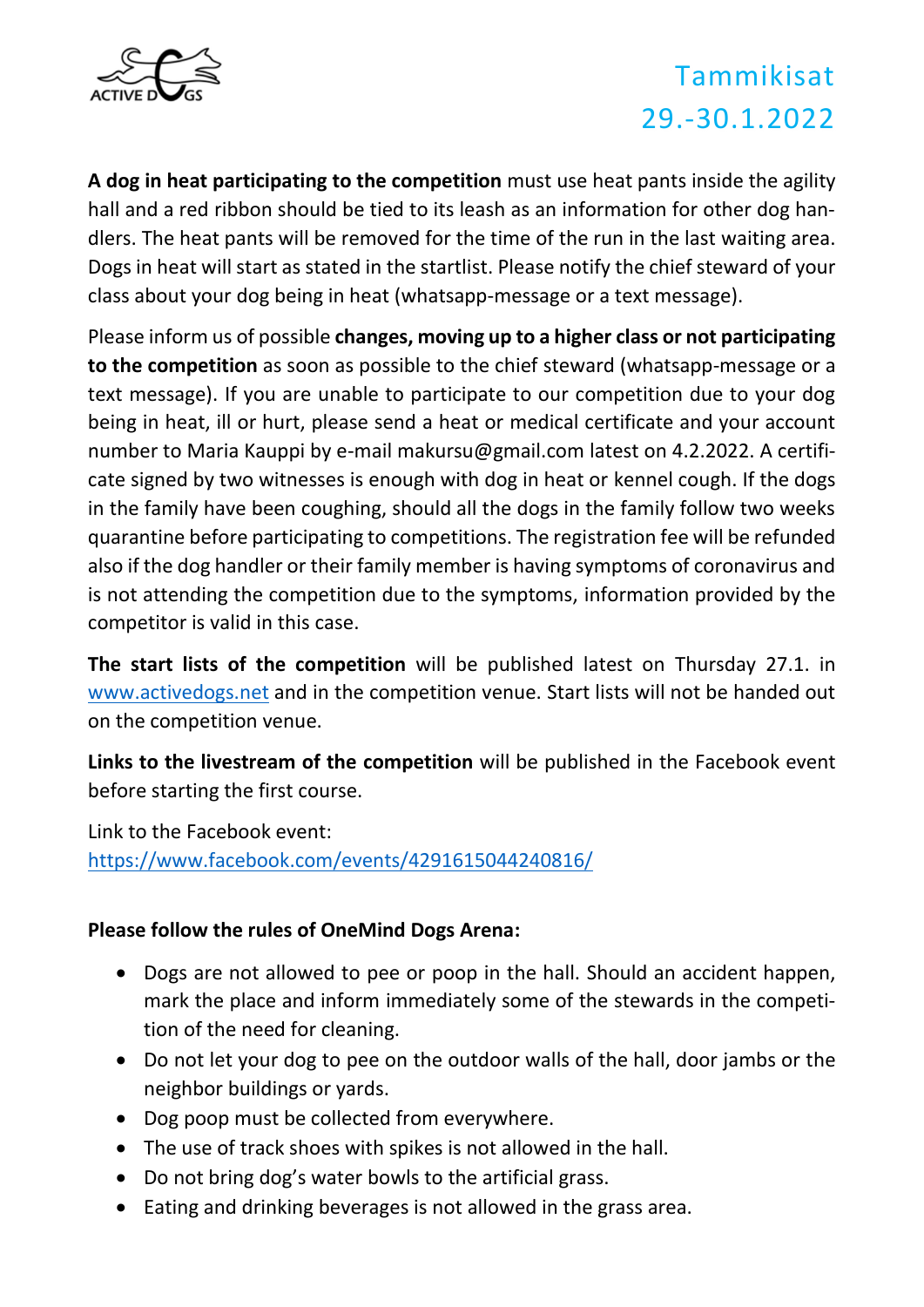



- Smoking is only allowed outside on an area reserved for smoking.
- Dogs must be on leash during the warm up walks.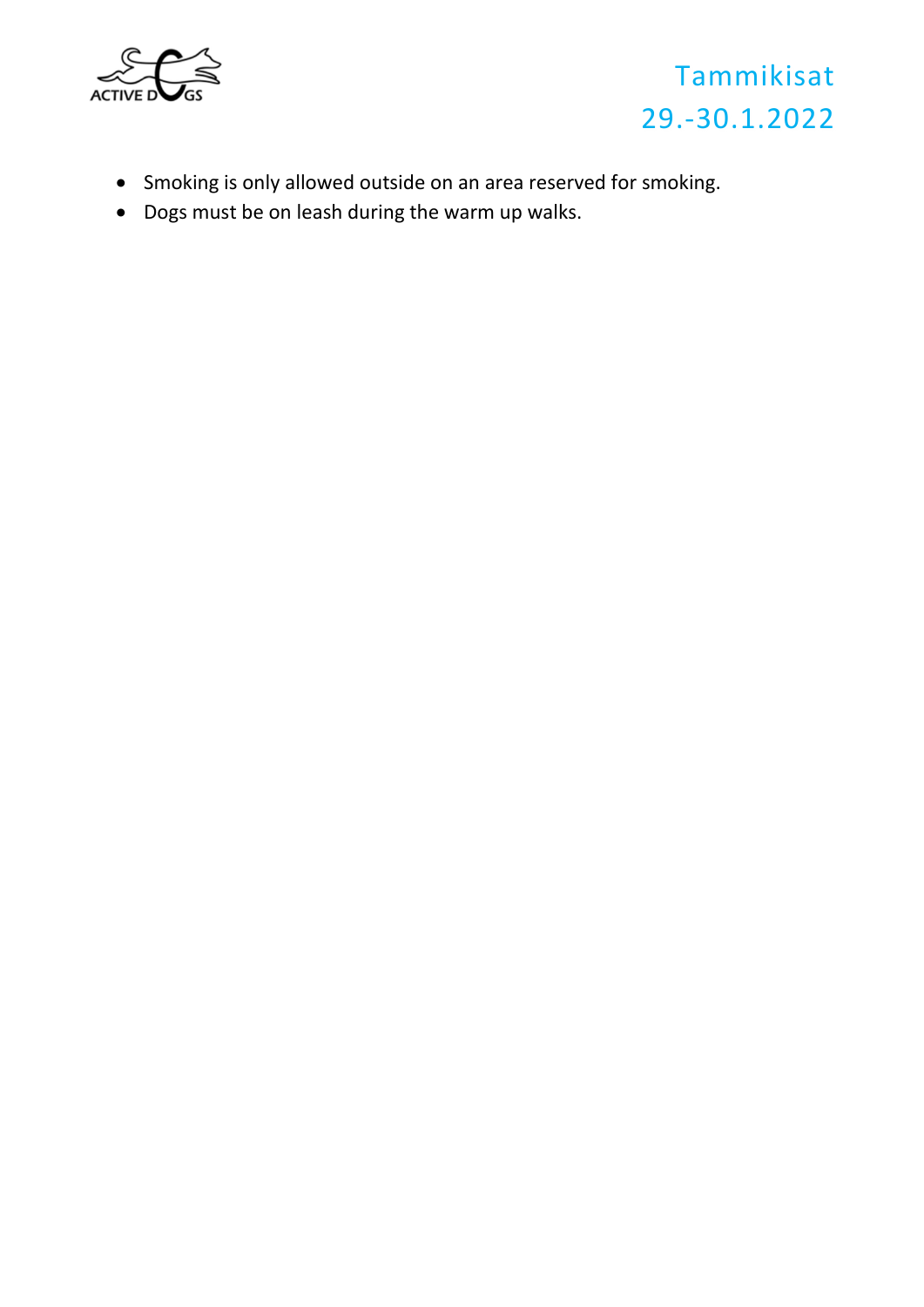

### **Special instruction during Covid-19 in the competitions of Active Dogs ry**

Every person attending the competition will be participating to the event on their own responsibility. The Finnish Kennel Club, The Finnish Agility Association, Active Dogs ry, the stewards of the competition or the judge are not responsible of the possible exposure or infection of coronavirus, nor of the disadvantages that may follow.

The event will follow the guidelines provided by the Finnish Agility Association: <https://www.agilityliitto.fi/materiaalipankki/sagin-koronalinjaukset/>

In addition the instruction and regulations provided by the authorities will be followed.

Every competitor will commit to follow the given instruction. Should the given instruction not be followed, the judge of the competition has the right to remove this person from the event.

#### **Special arrangements in the competition venue**

- Only persons who are indispensable for competing may attend the event.
- You may not arrive to the venue, if you or your family member have symptoms of coronavirus.
- We wish for you to arrive to the venue only a little before your own class starts and to leave the venue as your class ends.
- You are allowed to watch the runs of other competitors inside, on the long side of the hall, considering the safety clearance. Please leave enough space for dogs coming to and leaving the ring.
- Keep a safety clearance of 2 meters to others.
- Always use a face mask at the venue, if keeping a safety clearance of 2 meters is difficult, such as on the side of the ring, during the course walk and during the measuring of dogs. The face mask can be removed in the waiting area before entering the ring.
- Take care of good hand hygiene. Hand sanitizers can be found in many places at the venue. There is a place to wash hands in the toilets.
- Keep the doorways and other passages clear.
- Take the other competitors and stewards into account also when being outside and keep a safety clearance. There is plenty of space in the parking lot, so parking to every other parking space is recommended.
- There is no canteen in the venue.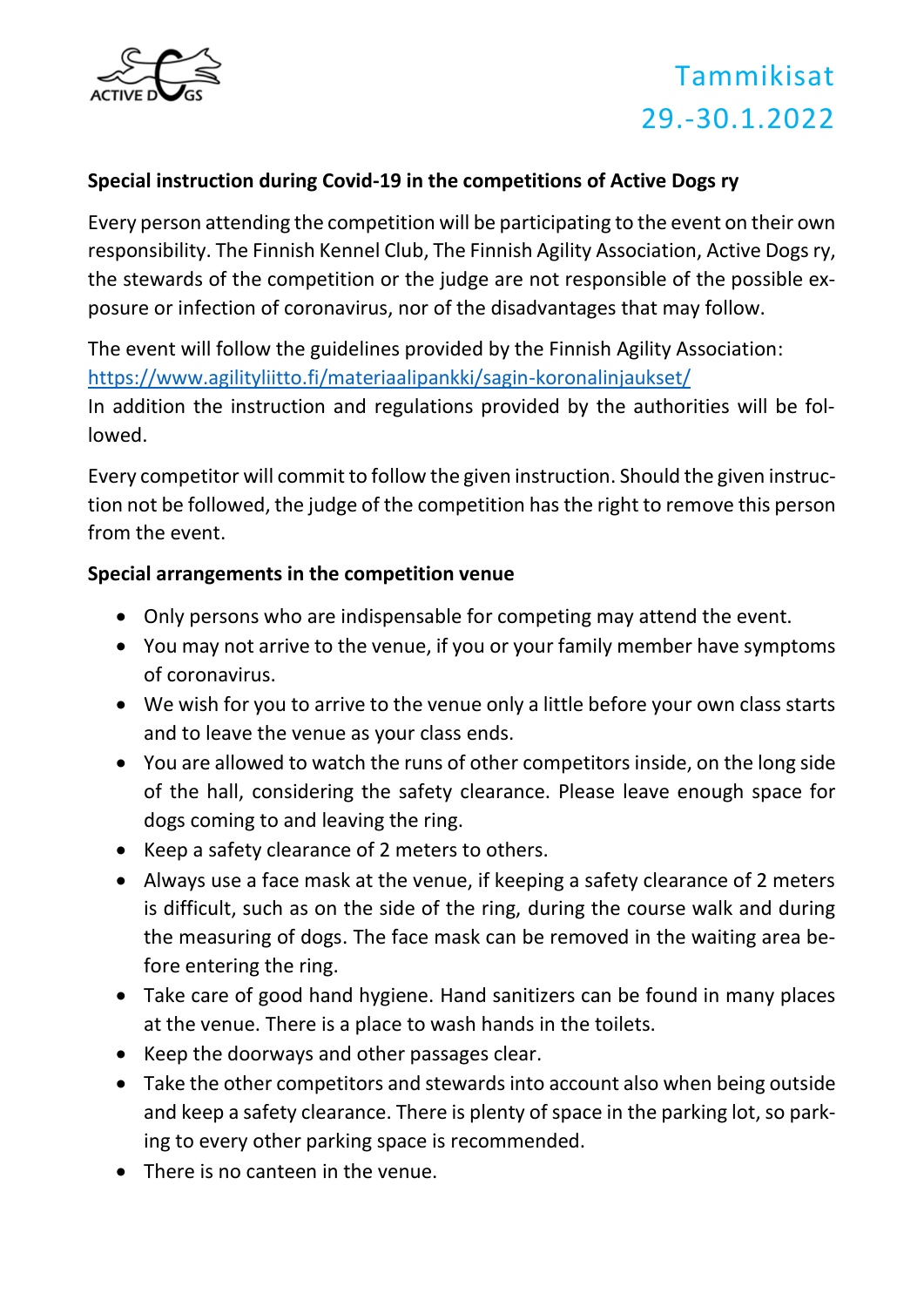

- The dog crates can be placed on the locker room of the hall (see the map of the venue). Crates are not allowed to be placed on other areas of the hall.
- Take your own water bottle with you, so we can minimize the traffic in the toilets.

### **Registration at the competition venue**

- The registration point for the competition day is placed in a separate room at the rear end of the hall (see the map of the competition venue).
- Register yourself to be present at the competition by drawing a cross to a list.
- **All competitiors will leave their dog's record book to the registration point when registering the dog to be present.** Place a small Post-it in between the record book, where you have written the starting number of your dog and the course letter (A, B, C). You can find Post-Its at the registration point.
- Leave your dog's record book in number order in the basket meant for the competition class of your dog.
- If you are unable to attend the competition, send an e-mail to [mikko.aaltonen@activedogs.net](mailto:mikko.aaltonen@activedogs.net) before the competition days, or during the competition days send a message to the chief steward of your dog's class (WhatsApp or text message).
- If your dog is in heat send a message to the chief steward of your dog's class (WhatsApp or text message).
- Return the competition gift cards to a mailbox that can be found from the registration point. Write your own name to the gift cards! Gift cards that have not been returned will be charged with an additional fee.
- Vaccinations of the dog will be checked beforehand with random sample. **If your dog's starting number ends with number 1** (meaning 1, 11, 21 and so on), send photos of your dog's vaccination certificate, where the identification information and vaccination dates can be seen, to the chief steward of your dog's competition class (WhatsApp or text message).
- We do not use number vests, please follow the announcements!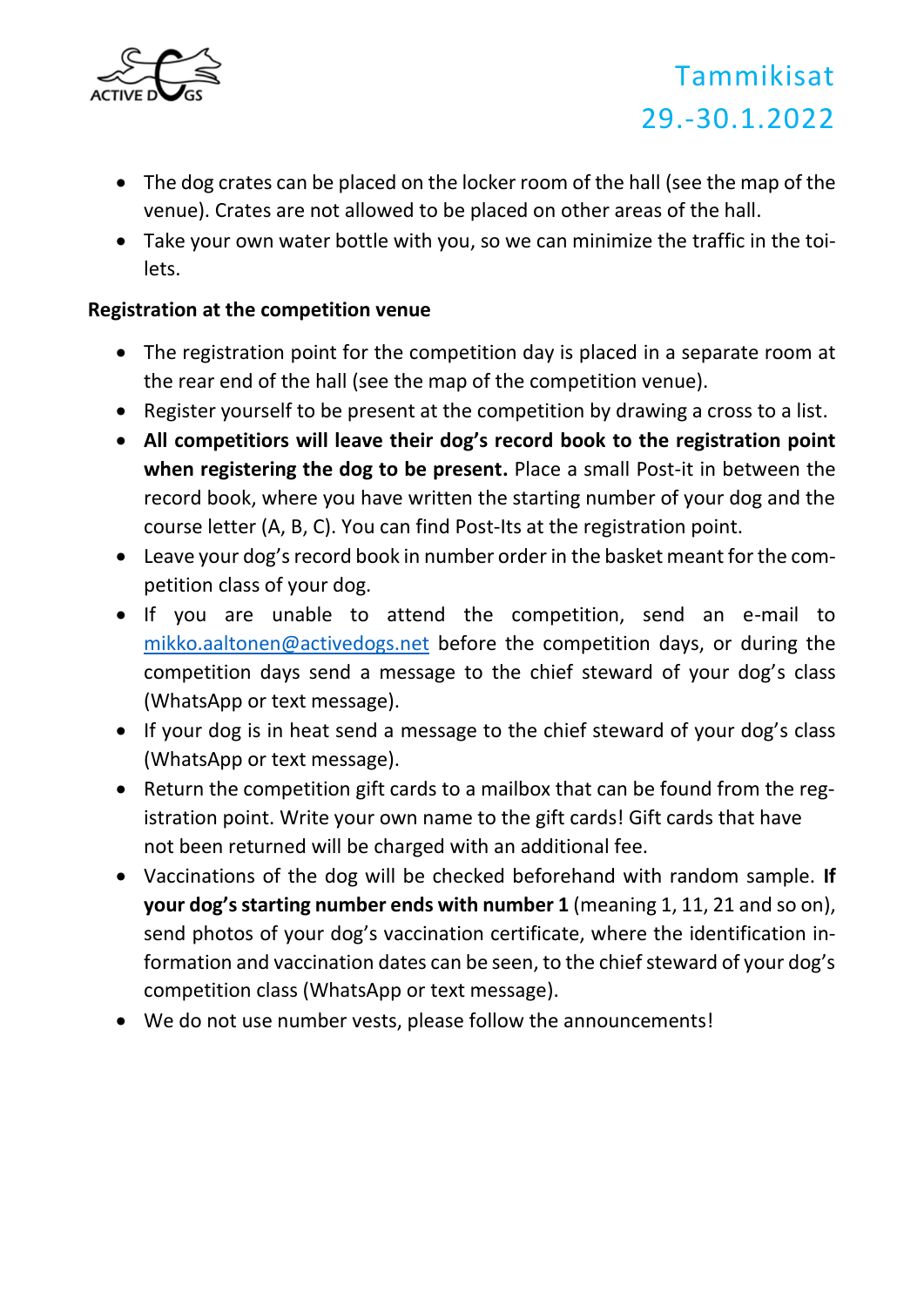

#### **Measurement of dogs**

- Due to a foreign competition judge, only the dogs competing in class 1 who have no previous measurement result, will be measured. The measurement will be marked down on the last page of the record book, but it will not count as part of the measurement process. For the next competition the dog has to be registered for measurement as it would it its first measurement.
- The measurement will be organized on Saturday and it is meant only for dogs competing on the same day. Registration for measurement must be done latest on 23.1. by e-mail [mikko.aaltonen@activedogs.net.](mailto:mikko.aaltonen@activedogs.net)
- A separate timetable for the measurements will be sent to dogs registered for measurement. Please arrive to the venue according to your own measurement time.
- It is not necessary to pay the measurement fee for this competition, as the measurement result will not count in the measurement process. If you have already paid the fee, no harm has been done, as the fee is to be paid only once. Remember to preserve the receipt of the fee, so you are able to send it to the organizers of the next competition.
- Write down the information of the dog and handler to the first page of your record book before coming to the measurement. Record books will be sold at the competition venue. The price for a record book is 4 euros and it will be paid to the account of Active dogs ry beforehand: Account number: FI63 5740 7520 0805 72 Recepient: Active Dogs ry Message: Record book and your name
- Order a record book beforehand latest on Wednesday 26.1. by e-mail [mikko.aaltonen@activedogs.net](mailto:mikko.aaltonen@activedogs.net) or at the competition venue by calling Hennariikka Kangas, 040 742 3352.
- The measurement of dogs will take place in the registration point (see map of the competition venue).
- Remember to use face mask during the measurement.
- The judge or a measurement assistant will tell you what to do, please follow the instructions.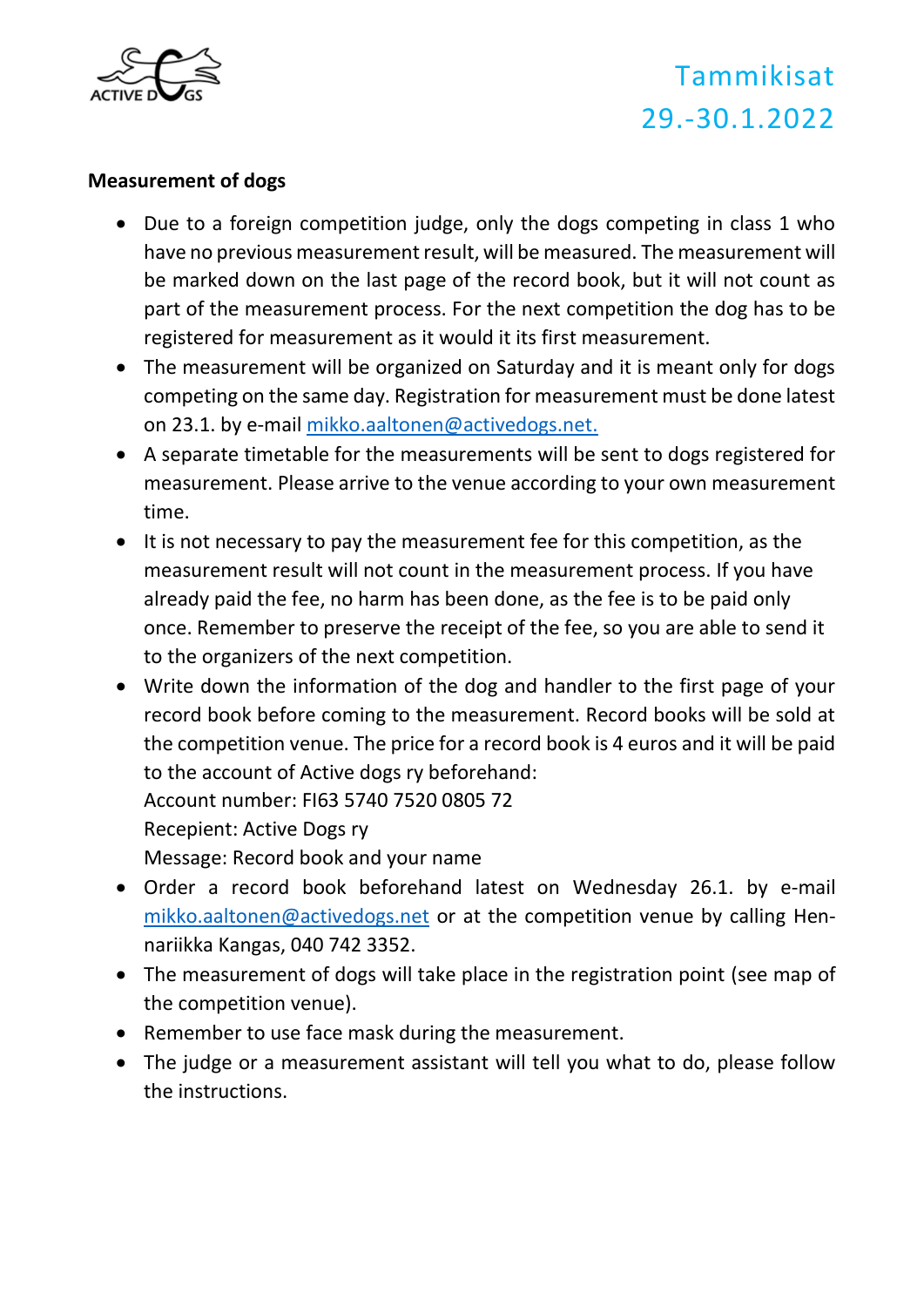

#### **Course walks**

- The course walks will be divided into smaller groups if necessary. Please check the timetable for estimated time of course walks and possible smaller groups.
- We do not start the course walks ahead of the timetable.

#### **When it is your turn to run the course**

- The entrance for the waiting area is from the hall's normal door through the hallway.
- Three dogs in starting order should be waiting in the waiting area.
- When reaching the goal, the dog and handler should leave the rewarding area quickly so that it will be clear for the next dog.
- The area near the entrance door that is marked down in the map of the competition venue should stay clear for dogs coming in and going out to the ring.

#### **Record books**

All competitiors will leave their record books to the registration point when registering. Record books may be retrieved after the last start from the same place. Avoid contact with the other record books.

#### **Prize ceremony**

Prize ceremonies will not be organized. The results of the competition will be announced and a result list will be published on the wall of the hall, after that if you have placed 1.-3. you may get your prize with your name on it from the registration point (see map of the competition venue).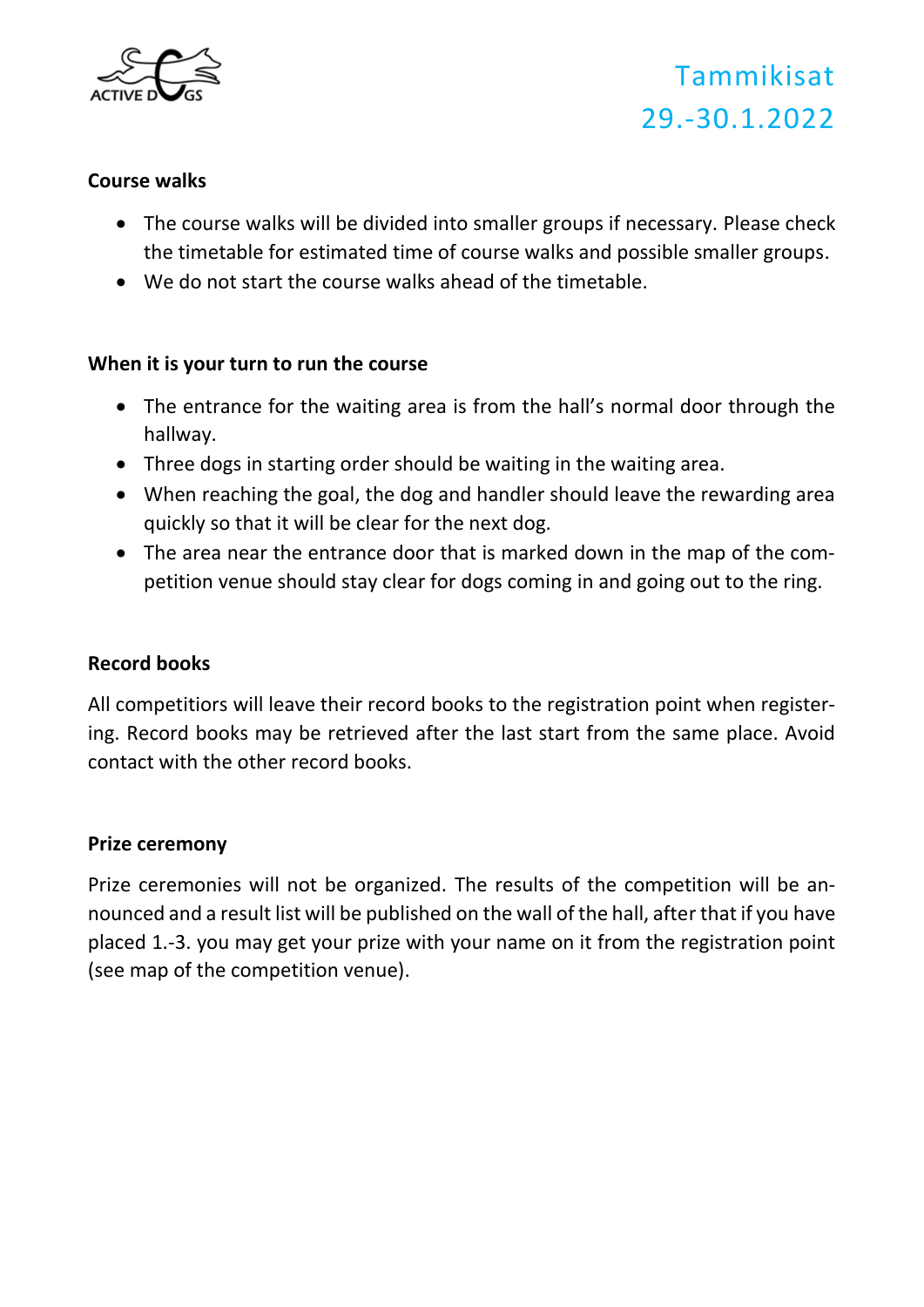

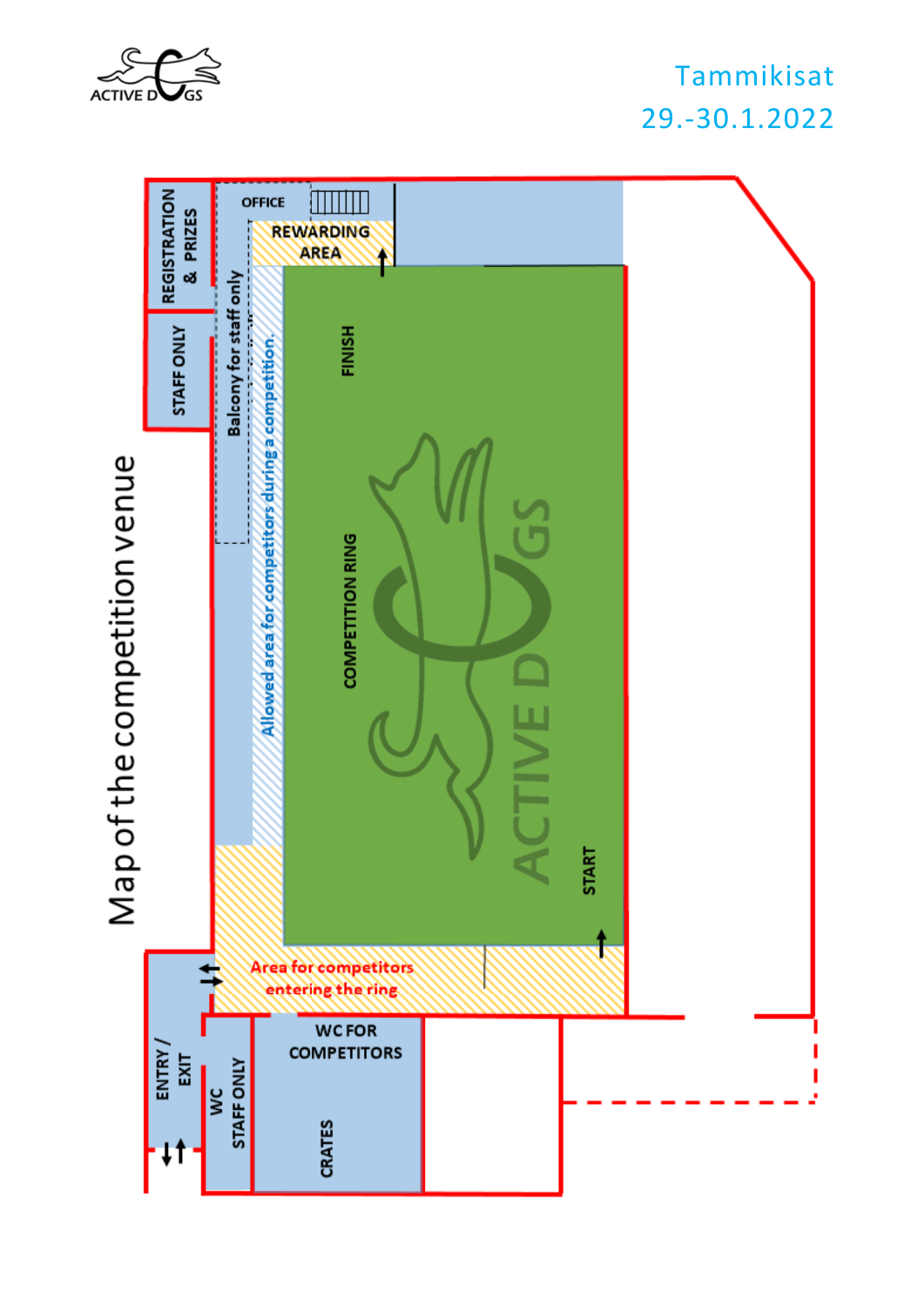

#### **PARKING:**

Parking of the competitiors' cars only to the places marked on the map (parking places with electric poles). The parking lot in front of the front door of OneMind Dogs Arena are meant only for the stewards of the competition!